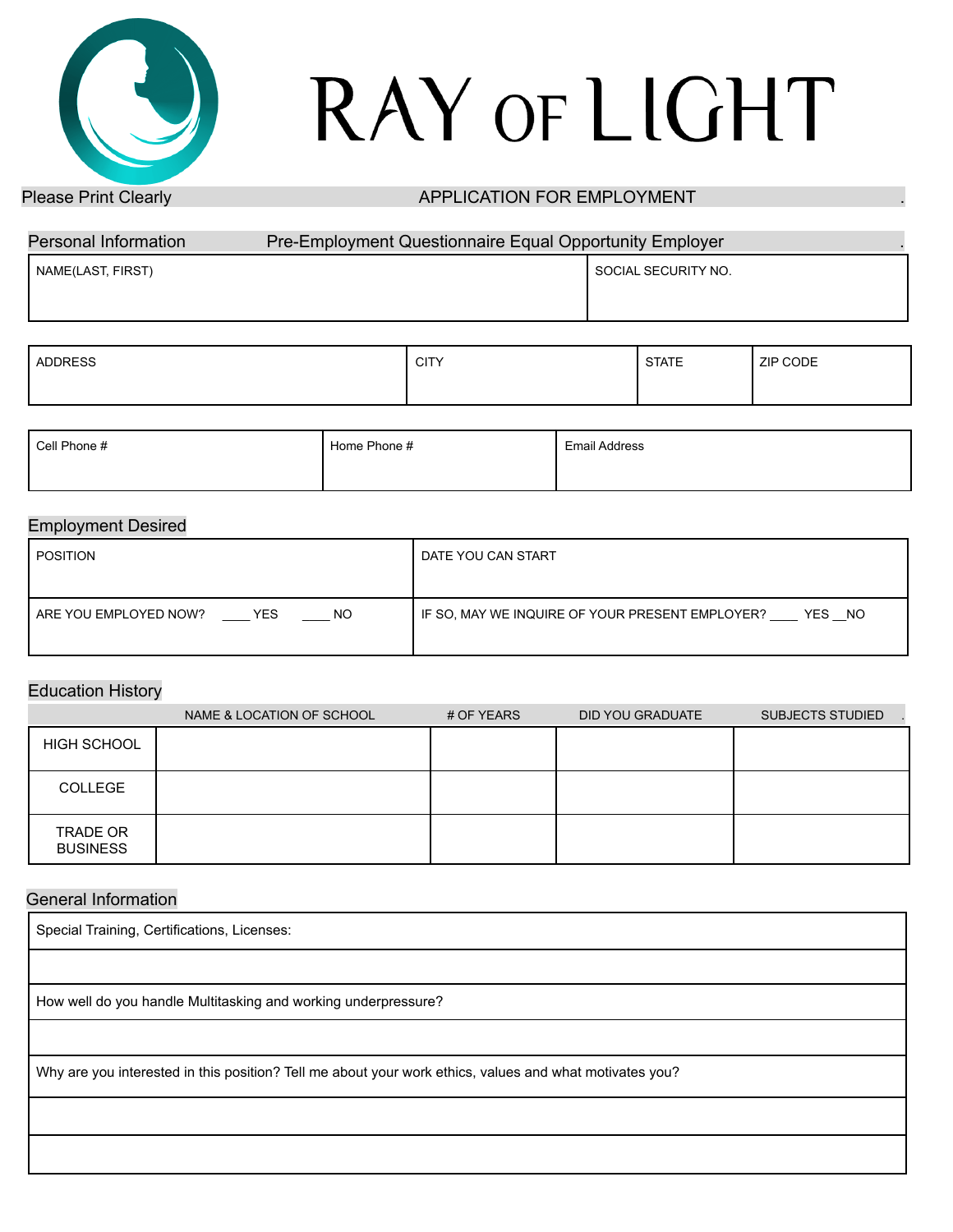# Former Employers (LIST BELOW LAST THREE EMPLOYERS, STARTING WITH MOST RECENT)

NAME OF PRESENT OR LAST EMPLOYER:

|  | <b>ADDRESS</b><br><b>STATE</b><br>CITV<br>ZIP CODE<br>ᄓᄓ |  |
|--|----------------------------------------------------------|--|
|--|----------------------------------------------------------|--|

| STARTING DATE       | <b>LEAVING DATE</b> | MAY WE CONTACT YOUR SUPERVISOR? |
|---------------------|---------------------|---------------------------------|
| NAME OF SUPERVISOR: | PHONE#              | <b>REASON FOR LEAVING?</b>      |
| RESPONSIBILITIES?   | <b>JOB TITLE</b>    |                                 |

| NAME PREVIOUS EMPLOYER: |  |  |
|-------------------------|--|--|
|                         |  |  |

| <b>ADDRESS</b> | $\bigcap$<br>ᄓᄓ | $\sim$ $\sim$ $\sim$ $\sim$<br>□∧<br>10 L | <b>ZIP CODE</b><br>$  -$ |
|----------------|-----------------|-------------------------------------------|--------------------------|
|                |                 |                                           |                          |

| STARTING DATE            | <b>LEAVING DATE</b> | MAY WE CONTACT YOUR SUPERVISOR? |
|--------------------------|---------------------|---------------------------------|
| NAME OF SUPERVISOR:      | PHONE #             | <b>REASON FOR LEAVING?</b>      |
| <b>RESPONSIBILITIES?</b> | <b>JOB TITLE</b>    |                                 |

| NAME PREVIOUS EMPLOYER: |  |  |
|-------------------------|--|--|
|                         |  |  |
|                         |  |  |
|                         |  |  |
|                         |  |  |

| <b>ADDRESS</b> | <b>CITY</b> | <b>STATE</b> | ZIP CODE |
|----------------|-------------|--------------|----------|
|                |             |              |          |

| STARTING DATE       | <b>LEAVING DATE</b> | MAY WE CONTACT YOUR SUPERVISOR? |
|---------------------|---------------------|---------------------------------|
| NAME OF SUPERVISOR: | PHONE#              | <b>REASON FOR LEAVING?</b>      |
| RESPONSIBILITIES?   | <b>JOB TITLE</b>    |                                 |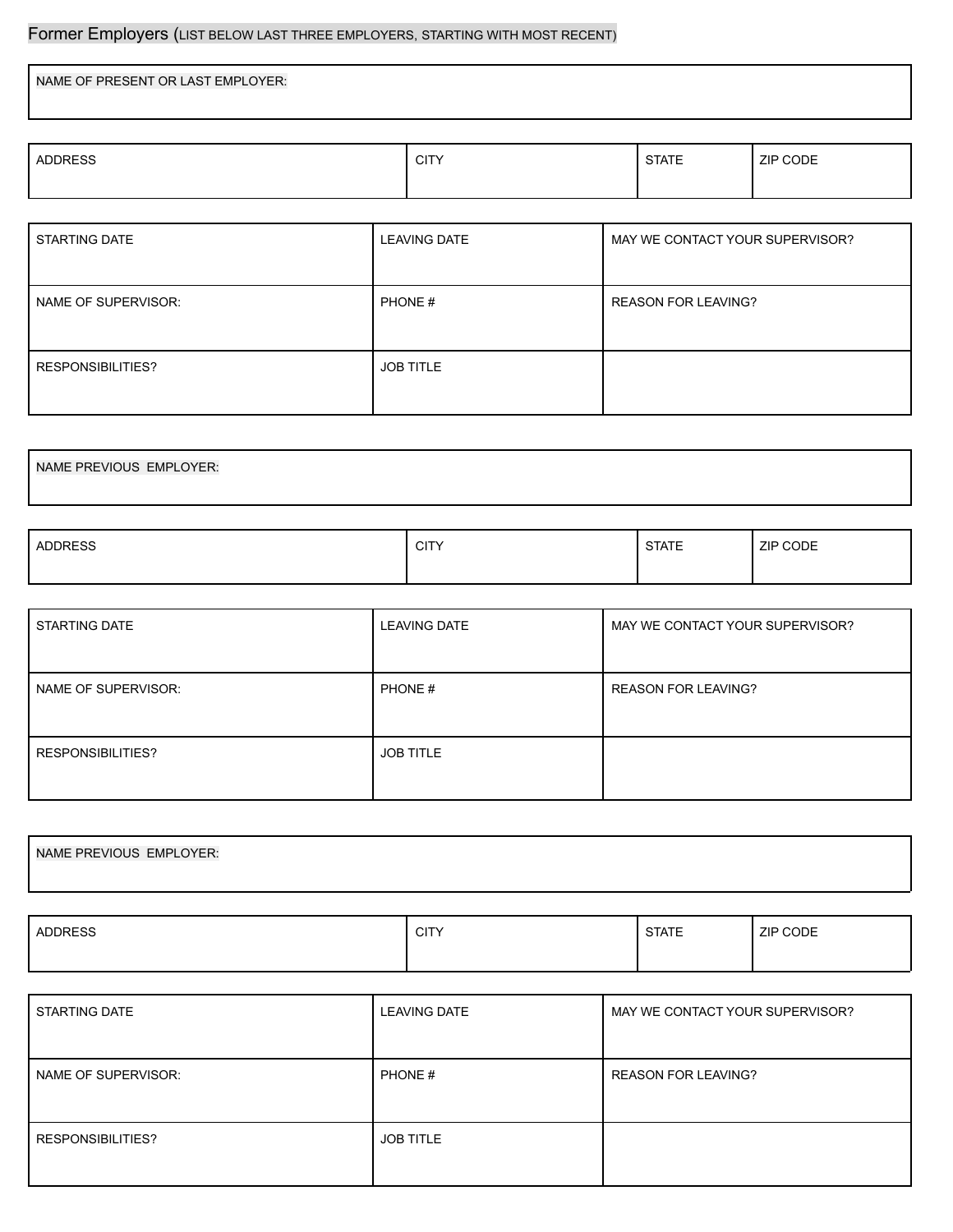REFERENCES (PLEASE LIST THE NAME OF ADDITIONAL PROFESSIONAL REFERENCES WE MAY CONTACT)

| <b>NAME</b> | <b>RELATIONSHIP</b> | PHONE# | <b>COMPANY</b> |
|-------------|---------------------|--------|----------------|
|             |                     |        |                |
|             |                     |        |                |
|             |                     |        |                |
|             |                     |        |                |
|             |                     |        |                |
|             |                     |        |                |

### Driving Information

Do you have a current valid driver's license?

If you do not have a Driver's license do you have the means to get to work?

## Authorization

" I certify that the facts contained in this application are true and complete to the best of my knowledge and understand that, if employed, falsified statements on this application shall be grounds for dismissal.

I authorize investigation of all statements contained herein and the references and employers listed above to give you any and all information concerning my previous employment and any pertinent information they may have, personal or otherwise, and release the company from all liability for any damage that may result from utilization of such information.

I also understand and agree that no representative of the company has any authority to enter into any agreement for employment for any specified period of time, or to make any agreement contrary to the foregoing, unless it is in writing and signed by an authorized company representative.

I understand that a consumer credit report or criminal records check may be necessary prior to my employment. If such reports are required, I understand that, in compliance with federal law, the company will provide me with a written notice regarding the use of these reports and will also obtain a separate written authorization from me to consent to these reports. I also understand that a poor credit history or conviction will not automatically result in disqualification from employment."

This waiver does not permit the release of use of disability-related or medical information in a manner prohibited by the Americans with Disabilities Act (ADA) and other relevant federal and state laws.

In compliance with federal law, all persons hired will be required to verify identity and eligibility to work in the United States and to complete the required employment eligibility verification document for upon hire.

\_\_\_\_\_\_\_\_\_\_\_\_\_\_\_\_\_\_\_\_\_\_\_\_\_\_\_\_\_\_\_\_\_\_\_\_\_\_\_\_\_\_\_\_\_\_\_\_\_\_\_\_\_\_\_\_\_\_\_\_\_\_\_\_\_\_\_ \_\_\_\_\_\_\_\_\_\_\_\_\_\_\_\_\_\_\_\_

SIGNATURE DATE